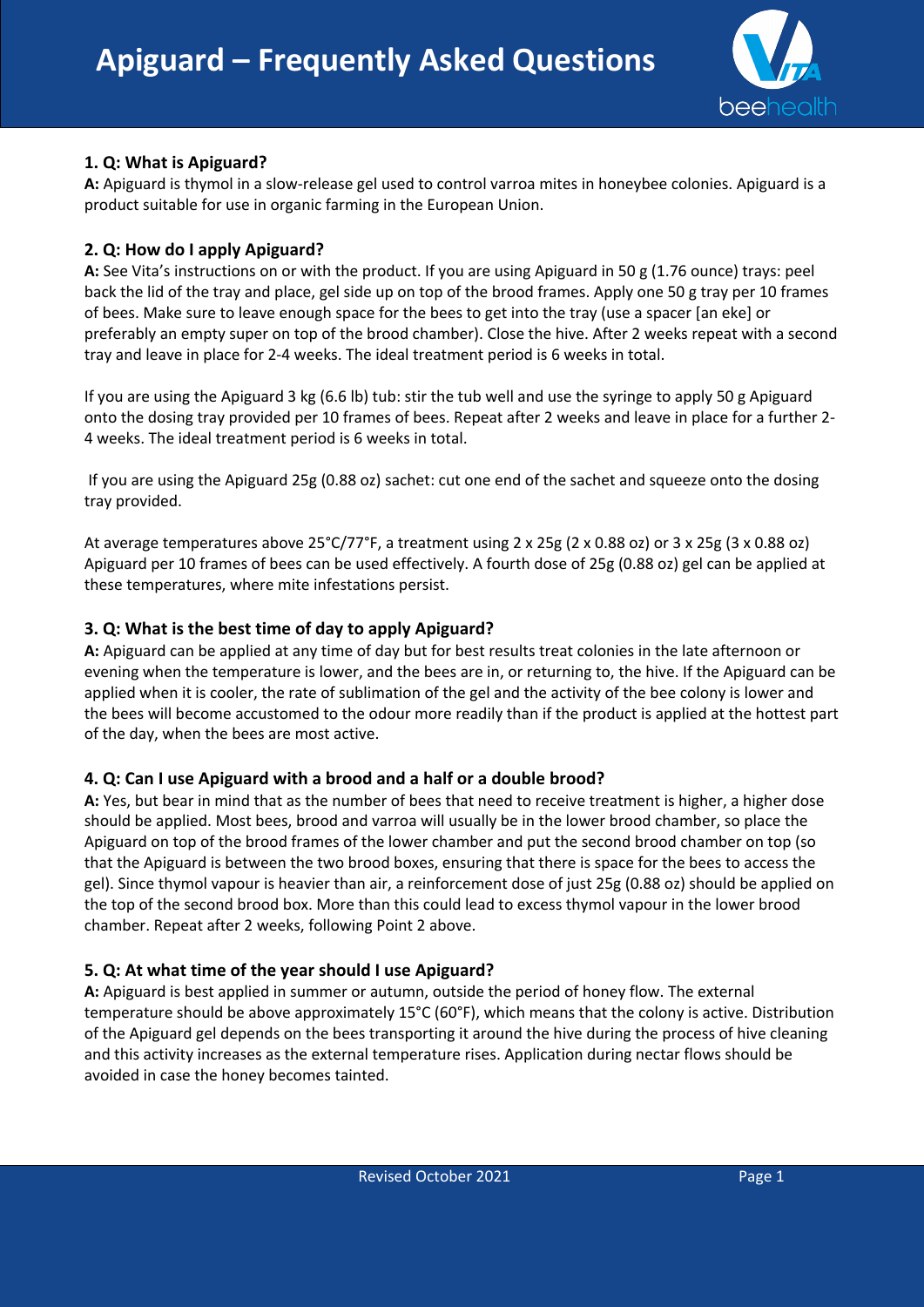

## **6. Q: Can Apiguard be used in springtime?**

**A:** Apiguard can be used in springtime, if necessary, provided the daily temperature is high enough. However, it is not the best time to apply the product. Thymol, which is the active ingredient in Apiguard, can sometimes make the queen stop egg-laying for a short period and that is not ideal in early spring – the colony needs to be growing. If the mite infestation is high in spring then it is safer to use Apiguard rather than let the mites reproduce further, but otherwise treatment is best left until the summer.

### **7. Q: Should I use Apiguard when supers are on the hive?**

**A:** It is preferable to remove supers before treating with Apiguard. Apiguard may taint honey in supers, but it is unlikely, especially if the honey stores are sealed. Apiguard may taint the brood wax, and low traces may reach the wax of the supers. If you do use Apiguard when supers are in place, make sure that the Apiguard is positioned immediately above the brood nest and that the bees have enough room to get into the tray and to walk through the gel. Honey collected during Apiguard treatment can be fed back to the bees.

### **8. Q: Can I feed my colonies whilst using Apiguard?**

**A:** Yes. Trials suggest that feeding with a protein patty during Apiguard treatment encourages the bees up to the gel and increases their cleaning activities, improving the treatment efficacy.

Using a liquid feed, there may still be some benefit because the colony becomes more active and that probably encourages the increased spread of Apiguard throughout the hive.

## **9. Q: The first dose is supposed to be left on for 2 weeks, but I've noticed that the gel disappears after only a few days; do I need to put on another dose straight away?**

**A:** No, the speed at which the gel disappears depends on the temperature and on the behaviour of the individual colony. It can take from 2 to 10 days for Apiguard to be removed from the tray/dosing tray. The gel will reduce as vapour is given off and as the bees detect the "foreign material" and try to remove it. At high temperatures the vapours are stronger. The bees will find the gel and try to clean it up quickly. Strong colonies generally work faster than smaller or weaker ones. At lower temperatures, the gel vaporises more slowly. The workers do not detect it as readily and they do not remove it as quickly. Even if the gel seems to have disappeared after only a few days there is no need to apply a second treatment until 2 weeks have passed. The thymol, although not in the tray, is active throughout the colony during this time having been carried around by the housecleaning bees.

### **10. Q: It takes longer for the gel in the second dose to disappear; why is this?**

**A:** The second dose usually lasts longer in the trays because the bees have become more accustomed to the odour of thymol in the hive by this time. The cleaning behaviour is not as pronounced as for the initial introduction.

# **11. Q: After 2 weeks there is still some Apiguard left in the tray or on the dosing card. What is happening and what should I do?**

**A:** Sometimes as the gel dries, the bees lose interest in it. It can look like a crust of sugar crystals. When using a 50g aluminium tray, stir the crust with a hive tool to reactivate the remaining gel. Alternatively, the remainder could be spread onto a flat surface (e.g. card, no larger than about 10 cm  $\times$  10 cm  $/$  4"  $\times$  4"). If there is only a small amount of gel remaining, smear it over a smaller area on the top of the brood frames. This is active Apiguard and will be removed by the bees, which will further help in the control of mites. Do not sprinkle or spread dry thymol crystals thinly over a wide area; this will make the thymol vaporise very quickly and may disturb the bees.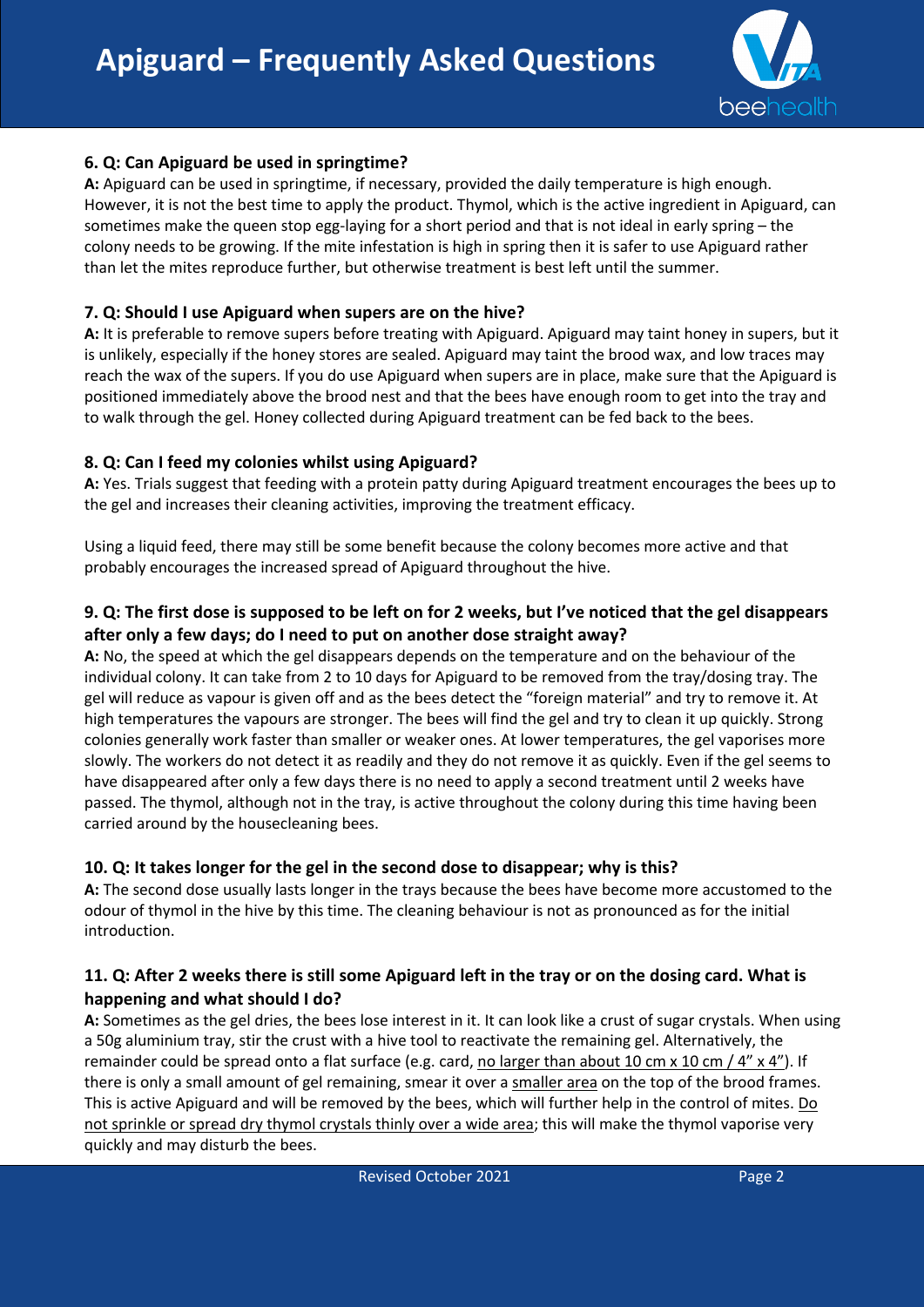

# **12. Q: The first dose has been on for 2 weeks, now the second dose should be put on for 2 to 4 weeks. What if I have a honey flow in this time?**

**A:** If you expect a honey flow, do not treat unless absolutely necessary. If it is essential to treat before a lateseason flow, apply one dose of Apiguard and remove any residual material before installing supers. The second dose should be applied immediately after the honey flow. This regime may possibly not be as effective as two successive applications of Apiguard but will help keep mite levels down.

# **13. Q: Why is the mite drop in the first few days after applying Apiguard much lower than when using Apistan?**

**A:** Apistan (and other pyrethroid-based treatments) are fast-acting and the active ingredient is quickly spread throughout the hive by contact with the bees causing a very rapid initial mite-fall that is noticeable within the first 24 hours. Apiguard works more slowly as the bees take time to spread the gel and its vapours throughout the hive, so the immediate mite drop may not always be so high as with synthetic pyrethroid treatments, but the effects of Apiguard build up throughout the course of the treatment.

# **14. Q: It's very hot where my hives are but the colonies need treating; is it safe to use Apiguard in these conditions?**

**A:** At temperatures above 25°C (77°F) it is possible to use a half-dose of Apiguard and get a very good mite kill. Use 2 doses of 25 g (2 x 0.88 oz) Apiguard, one week apart, instead of 2 x 50 g (2 x 1.76 oz) at two weeks apart. A third 25 g dose is sometimes used after the second week where mite infestations are high. In some countries Apiguard is now available in 25 g (0.88 oz) sachets.

When it is very hot, the thymol sublimes faster from the gel and the bees are more active moving the Apiguard around. Both these factors increase the effectiveness of the treatment and less product is needed. Make sure the hive entrance is not restricted, allowing thymol vapour to escape. Good ventilation is essential in these conditions.

# **15. Q: The bees are forming a beard at the entrance to the colony; does this mean the Apiguard is harming them?**

**A:** Bees often form a beard when it's too hot inside the hive. However, they do this sometimes in hot conditions when Apiguard is first introduced to the hive as they are not used to the vapour that can build up quickly in hot conditions. This behaviour is usually temporary, and the bees will go back into the hive. It is rare for the bees to abscond.

# **16. Q: I have applied Apiguard recently and my bees are very agitated. Some brood has been thrown out of the colony. What should I do?**

**A:** When applying Apiguard, check that the dose corresponds to the size of the hive; small hives (five or fewer frames of brood) need half the dose. Ensure that the hive is well ventilated and that entrances are unblocked, where possible. Some bees are more sensitive to thymol than others, especially more hygienic strains. The bees will clean any foreign matter, including the Apiguard gel, from the hive. Although uncommon, sometimes hygienic bees do not recognise brood (possibly being masked by the thymol odour) and will remove a small area. If this is observed, remove the Apiguard from the hive and feed the colony. If brood removal has been a problem, use a non-thymol-based treatment, such as Apistan, where available as follow-up.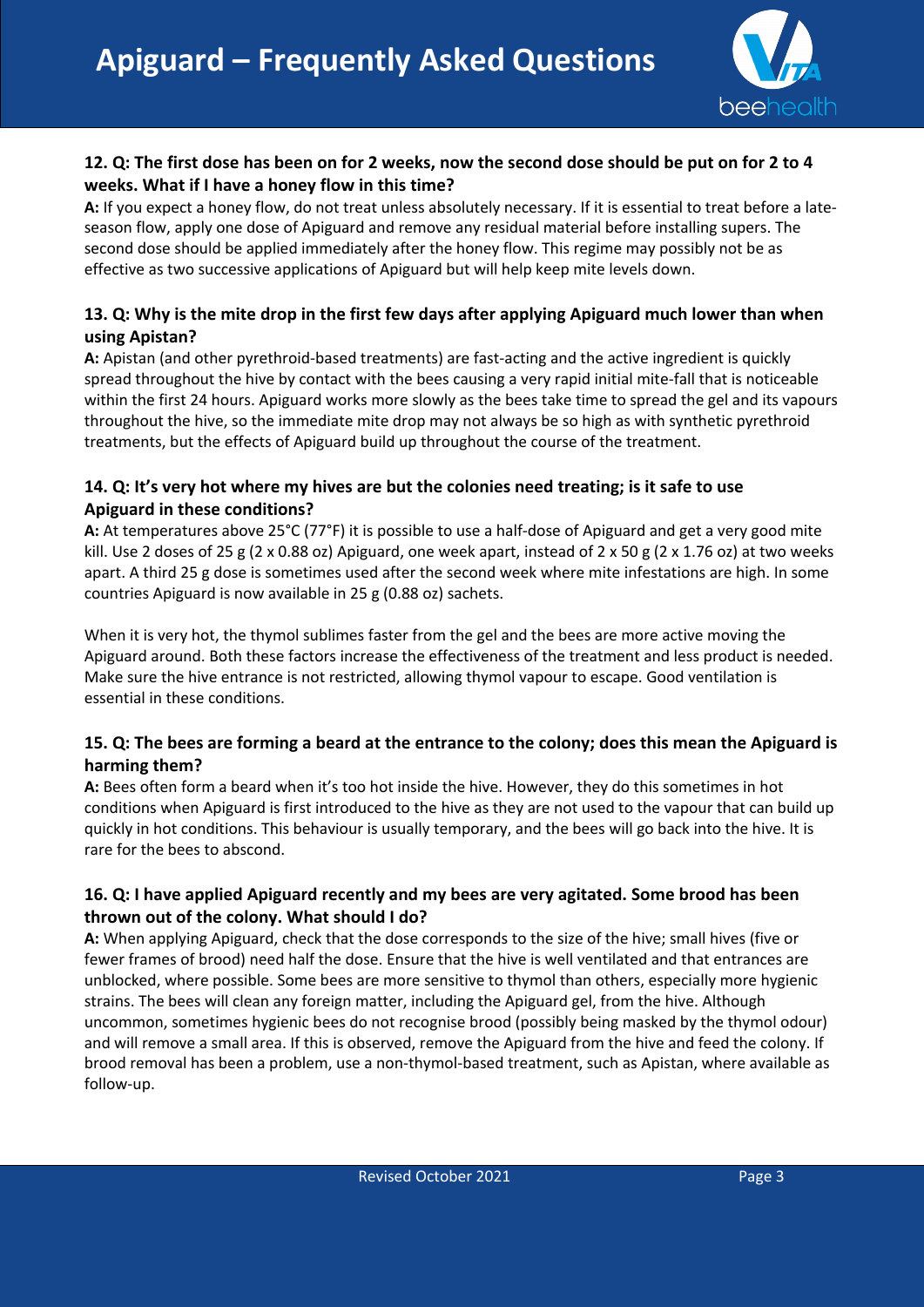

## **17. Q: I want to treat nucleus colonies with Apiguard. What dose should I use?**

**A:** To treat nuclei or small/weak colonies treat with only 1 x 25 g (1 x 0.88 oz) Apiguard, and a second application 2 weeks later. A third dose of 25g (0.88 oz) gel can be applied, where mite infestations persist and the nucs have tolerated well the 2 initials doses.

For smaller nuclei reduce this to half again (1 x 12.5 g  $/$  1 x 0.44 oz), and a second application 2 weeks later could be applied where mite infestations persist. Small (e.g. less than 5 frames) or weak colonies may not tolerate a 50 g (1.76 oz) Apiguard dose and brood may be removed by the workers. If brood removal is seen, remove the product from the colony and feed. Make sure that nuclei are well ventilated during Apiguard treatment.

### **18. Q: I used Apiguard in the spring and my colony seems very small, why?**

**A:** It could be that the queen stopped egg laying for a short while. This doesn't often happen but, if it does, it is a temporary effect only. She will resume egg-laying when the thymol odour is dissipating, after around 3 weeks, with no damage to the colony or to the queen.

### **19. Q: What mite control level will I get by treating with Apiguard?**

**A:** Apiguard often gives results as good as those obtained previously with "chemical" treatments but a lower efficacy should be generally expected, somewhere between 85-95% varroa control. The average we have recorded after thousands of hive treatments is 93%. Apiguard works better the warmer it is, up to 40°C (104°F) – see also question 14. Despite the slightly variable efficacy, Apiguard is still an ideal rotation treatment for use in Integrated Pest Management.

### **20. Q: Why should I use Apiguard if it doesn't work as well as some other treatments?**

**A:** Strains of Varroa mite resistant to pyrethroids and amidines (such as Amitraz) exist in many areas. Treatments with these active ingredients may not be effective in those areas so another type of treatment needs to be used. Apiguard works in a different way to pyrethroids and amidines and will kill mites that are resistant to these chemicals. Where resistant mites are not already established it is a good idea to "rotate" treatments with active ingredients of different chemical class (e.g. between pyrethroids and Apiguard). Apiguard is an effective alternative treatment, authorised as a veterinary medicine for use on honeybees in many countries. Apiguard is a product suitable for use in organic farming in the European Union.

### **21. Q: Can I use Apiguard and Apistan at the same time?**

**A:** This is not often necessary. However, where average daily temperatures are too low for Apiguard to be fully effective and there is an element of resistance to the active ingredient of Apistan, studies have shown that using Apiguard, subsequently followed by Apistan can give highly effective varroa control.

### **22. Q: Are varroa mites resistant to thymol?**

**A:** At the moment, no. Pyrethroids, amidines (such as amitraz) and other "traditional" pesticides kill their targets by acting on specific nervous channels in the mite or insect and it is relatively simple for the mite or insect to change its physiology slightly (over a number of years) so that it is no longer affected by the nerve agent. Thymol acts in a very different way. As a protein denaturant it disrupts cell membranes and affects all cellular processes. It is a very general mode of action rather than being highly specific. It should be more difficult for the varroa mite to change all of its body functions to become resistant to thymol. Vita is monitoring mite populations in Europe and we have found no thymol resistance yet. In order to reduce the risk of thymol resistance arising, it is advisable to alternate the type of treatment used, season by season.